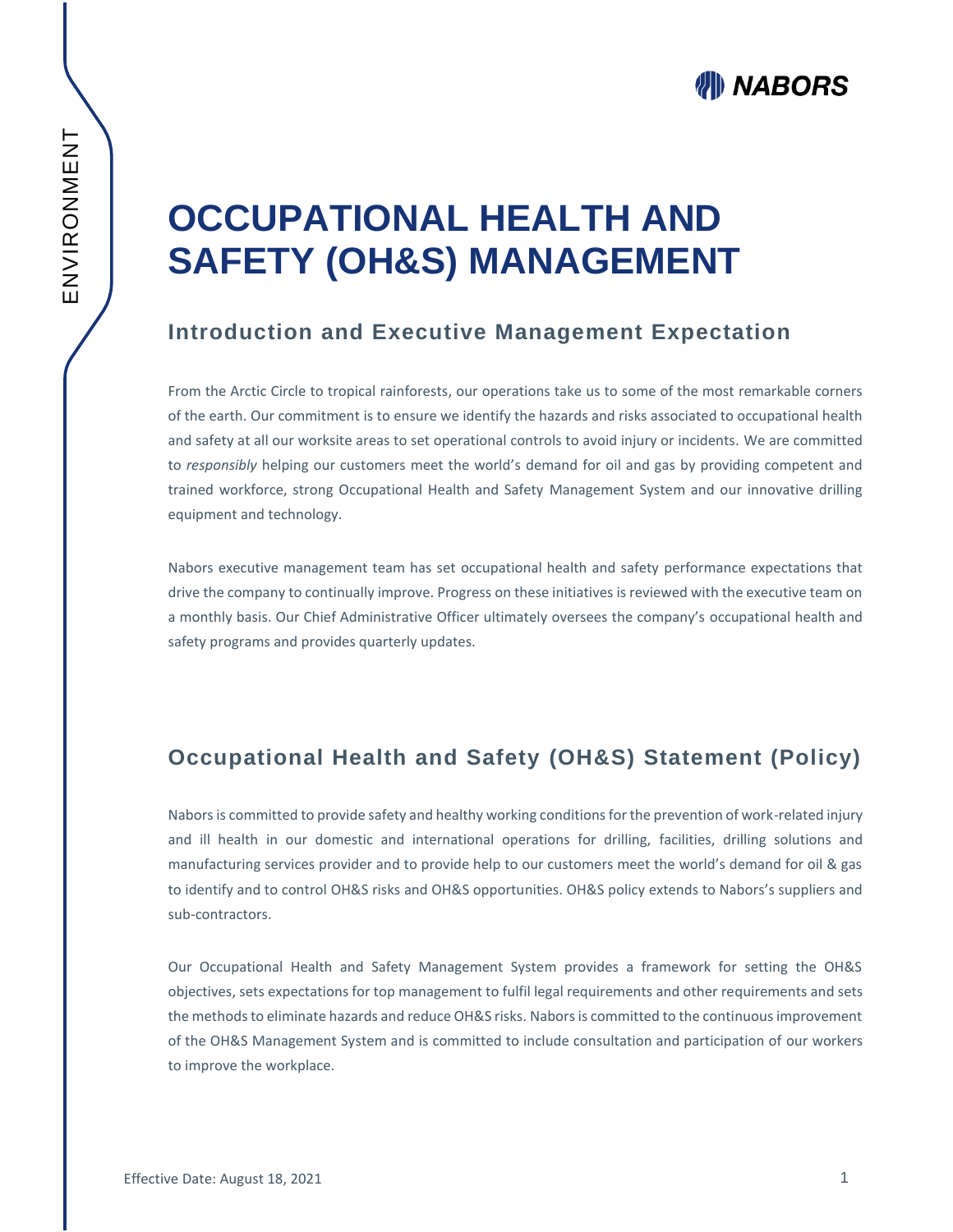# **Occupational Health and Safety (OH&S) Management System Overview**

As the preferred drilling contractor and services provider of choice, Nabors (Company) manages Occupational Health and Safety (OH&S) activities to ensure our internal, contractual, and regulatory requirements are met.

With safety as one of our core values, the Company is committed to:

- Develop and maintain an OH&S culture and incident-free operations based on our Mission Zero principles.
- Build a proactive working environment where employees feel empowered and obligated to stop any job where unsafe work behaviors or unsafe conditions are observed.
- Identify and assess to control, eliminate, or mitigate Occupational Health and Safety risks at our worksites.
- Practice honesty, integrity, transparency, and openness as the cornerstones for continual improvement.
- Comply with all regulatory, contractual, local, and legal requirements related to OH&S issues.
- Seek employee input, engagement, and full participation to encourage and foster an open, safe, and supportive work environment.

To meet these objectives, the Company has established a system for identifying, assessing, and mitigating risk called the Occupational Health and Safety Management System (OH&S MS).

The OH&S MS provides a framework for our domestic and worldwide operations to address aspects of the business that can impact occupational health and safety of our personal and process safety of our operations.

OH&S Manual establishes a continuous improvement process to guarantee implementation and effectiveness of the OH&S Management System.

OH&S Manual is aligned to our executive leadership expectations explained in Guiding Principles and Behaviors of Operations Excellence policy (HSE-POL-003) and Journey to Excellence policy (HSE-POL-004).

The OH&S MS approach applied in this document is founded on the concept of Plan-Do-Check-Act (PDCA).

The PDCA concept is an iterative process used by Nabors to achieve continual improvement. It can be applied to a management system and to each of its individual elements.

- Plan: determine and assess OH&S risks, OH&S opportunities and other risks and other opportunities, establish OH&S objectives and processes necessary to deliver results in accordance with the organization's OH&S policy.
- Do: implement the processes as planned.
- Check: monitor and measure activities and processes about the OH&S policy and OH&S objectives and report the results.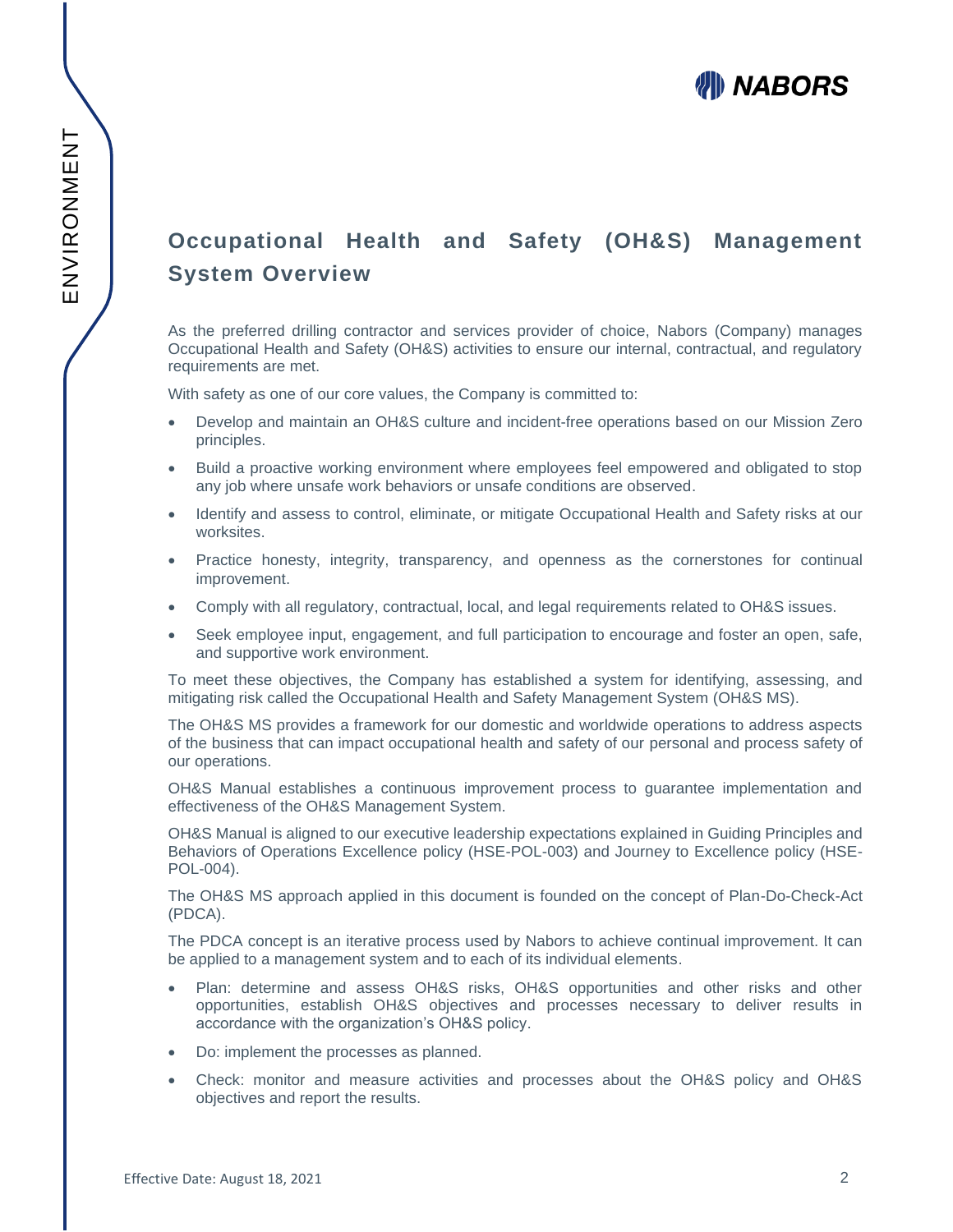

• Act: take actions to continually improve the OH&S performance to achieve the intended outcomes.



Figure 1 – PDCA (Plan-Do-Check-Act) Cycle applied to Nabors OH&S Management System.

| <b>Cycle</b><br>(PDCA) | #              | <b>ISO Requirements</b>                               | <b>OH&amp;S MS Elements</b>                                       |
|------------------------|----------------|-------------------------------------------------------|-------------------------------------------------------------------|
| <b>Plan</b>            | 1              | Leadership and Worker<br>Participation                | Management Commitment and Employee<br>Engagement                  |
|                        |                |                                                       | <b>OH&amp;S Policy</b>                                            |
|                        |                |                                                       | Organizational Roles, Responsibilities, and<br><b>Authorities</b> |
|                        |                |                                                       | Consultation and Participation of Workers                         |
|                        | $\overline{2}$ | Context of the Organization<br>and Interested Parties | Management Analysis for External and Internal<br>issues           |
|                        | 3              | Planning                                              | Hazard Identification and Assessment of Risk<br>and Opportunities |
|                        |                |                                                       | <b>OH&amp;S Objectives</b>                                        |
|                        |                |                                                       | Determination of legal requirements and other<br>requirements     |
|                        |                |                                                       | <b>Planning Action</b>                                            |
| <b>Do</b>              | 4              | Support                                               | Resources                                                         |
|                        |                |                                                       | Competence                                                        |
|                        |                |                                                       | Awareness                                                         |
|                        |                |                                                       | Communication<br>Document Control                                 |
|                        | 5              | Operations                                            | Eliminating Hazards and Reducing OH&S                             |
|                        |                |                                                       | <b>Risks</b>                                                      |
|                        |                |                                                       | Management of Change                                              |
|                        |                |                                                       | <b>EH&amp;S Contractors</b>                                       |
|                        |                |                                                       | <b>Emergency Preparedness and Response</b>                        |
| <b>Check</b>           | 6              | <b>Performance Evaluation</b>                         | Monitoring, Measurement, Analysis, and                            |
|                        |                |                                                       | <b>Performance Evaluation</b>                                     |
|                        |                |                                                       | <b>Evaluation of Compliance</b>                                   |
|                        |                |                                                       | <b>Internal Audit</b>                                             |
|                        |                |                                                       | <b>Management Review</b>                                          |
| Act                    | 7              | Improvement                                           | Incident, Nonconformity and Corrective Action                     |